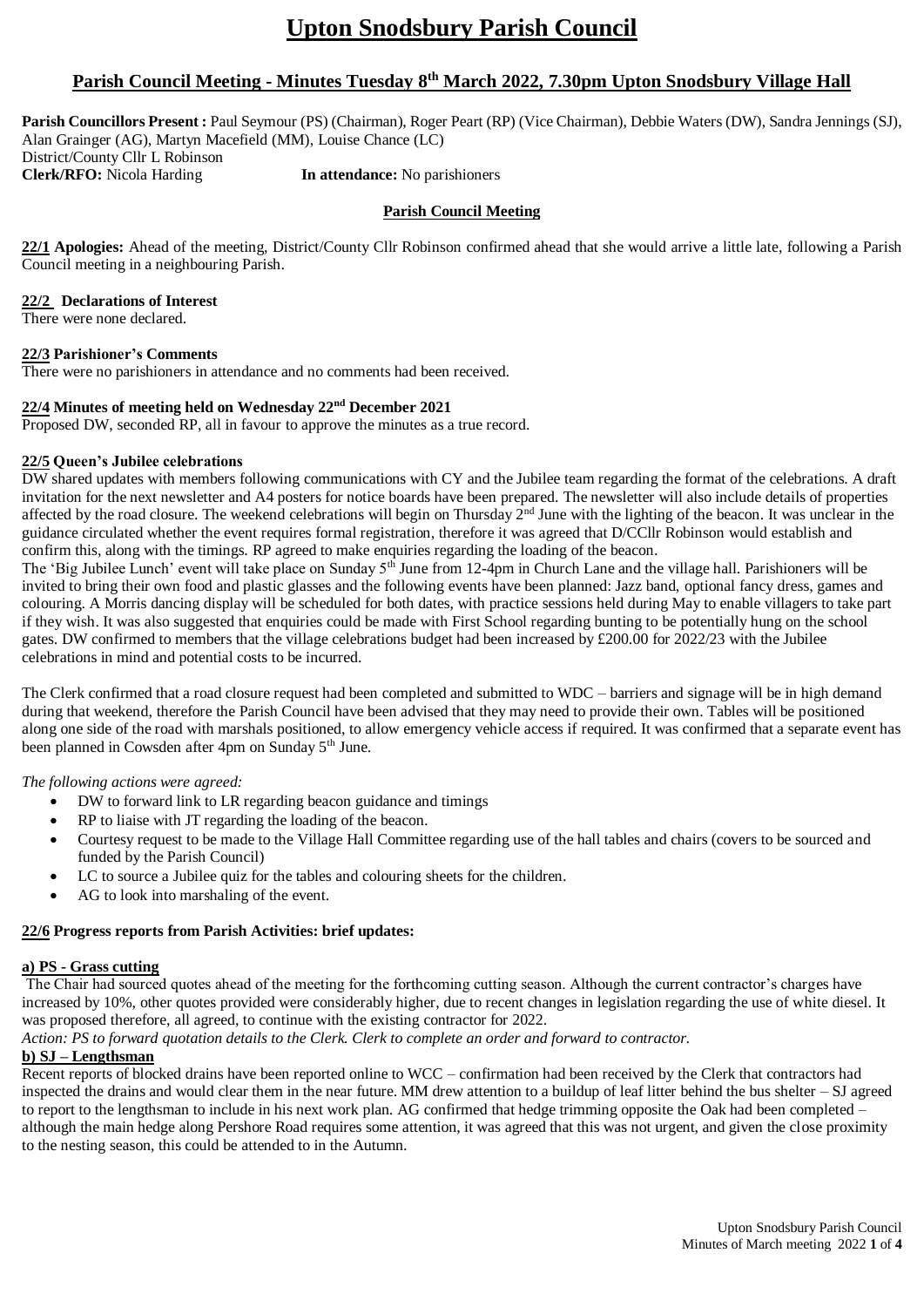# **c) LC – Highways/Coventry Arms**

(i) Highways: LC thanked members for their support in handling recent highways issues. District/County Cllr Robinson drew attention to the forthcoming temporary road closure of the C2115 Peopleton Lane from its junction with A422 Worcester Road to its junction with U43008 Edwards Bridge Lane, commencing 23rd March, anticipated for 8 days. The Clerk confirmed receipt of notifications regarding closures from Worcestershire County Council and had circulated to Cllrs ahead of the meeting.

*Action: Clerk to forward for inclusion on Parish/WCC website.*

VAS sign: DW confirmed that she had taken delivery of the new signage and solar panel equipment. Unfortunately, despite several attempts to establish a date for the new pole installations, there remains a delay, despite approval by Worcestershire County Council Highways in November 2021. Cllrs were in agreement that this was unacceptable, given that the sign was ordered in September 2021, and without delivery the order would have been cancelled and the price increased.

*Action: Clerk to write a letter of concern to WCC and copy in County Cllr Robinson, who agreed to liaise with Highways on behalf of the Parish Council regarding progress with both the poles and village gates.*

It was agreed that once a date for the installation of the pole has been confirmed, a working party will complete all the necessary equipment checks and software downloads. D/CCllr Robinson offered to provide a link to a contact in another Parish who had recently activated new signage.

Cllrs discussed suitable locations for storage of the equipment until such time that it can be installed.

*Action: Cllrs to approve storage location, Clerk to establish insurance cover within existing policy with current provider.*

## **d) MM (i) School (ii) SWDP**

**(i) School:** Following the recent delay in proposals regarding local primary conversion, MM confirmed he would liaise with D/CCllr Robinson, as this is having a considerable impact on pupil numbers and recruitment at present. There is currently no further information available regarding a timeline for the delay in these proposals.

A suggestion has been proposed by the school for the potential future shared use of a multi games area at the park for physical education sessions. The current set up is not appropriate for ball games, though it was agreed that MM would liaise with Uspra and explore funding allocations linked to village development, in the hope that an enhanced multi use area for all may be developed in the future. Quotations need to be sourced for 30m boundary fencing – it was agreed that this was a job for a professional contractor as opposed to volunteers.

### **(ii) SWDP:** *As outlined in D/CCllr Robinson's report under item 22/8.*

### **e) RP (i) Garage site**

Phase 1 of the Owls Homes development are all completed and occupied. There remain concerns regarding the drains outside the Oak which are full of mud and require cleaning. MM and RP had recently met with the site construction manager and director, who have been most helpful and compliant, therefore it was agreed that this could be removed as a future agenda item.

#### **f) AG (i) Footpaths (ii) Neighbourhood Watch**

**(i) Footpaths:** It was reported that the works due for completion at the stile on the footpath from Red Lion House to Libbery, are due for completion imminently. AG agreed to liaise with the Footpaths Warden team at WCC should works be delayed. A litter pick is required in the near future on the road verges and main tracks in Bowood Lane. It was suggested that it may be useful to complete this ahead of the Jubilee celebrations in June. RP agreed to assist AG with the recruitment of further volunteers.

#### *Action: AG to request litter picking equipment from WCC and confirm volunteers.*

Foomers Way: Members agreed that the Parish Council would be happy to infill damaged areas with a small amount of ballast AG and PS agreed to inspect the area again. It was noted that large vehicles had been in the vicinity and the area had been flailed.

**(ii) Neighbourhood Watch:** Communications had been received from West Mercia Police, Neighbourhood Matters team, requesting volunteers for a Community Speedwatch team in Parishes. The road safety team had already previously confirmed that the A422 would be unsuitable for such a scheme, however members were in agreement that this may be an option on the B4082 Pershore Road. AG requested potential interest and Cllrs confirmed that they would be willing to take turns in participating in the voluntary scheme. *Action: AG to contact the CSW team and update members thereafter.*

*Smartwater:* Following original enquiries and attempts by AG to initiate a meeting before the Pandemic, it was confirmed that grants are available from the Crime Commissioner to set up schemes in Parishes. It was agreed therefore to establish if the Smartwater contact can attend the next Council meeting to provide further information and encourage parishioners to sign up to the scheme.

*Action: AG to organise and provide further updates as received.*

# **g) DW/SJ Rural Communities Programme**

The recently completed Wi-Fi installation in the village hall was noted as a great achievement on behalf of the Village Hall Committee. A large screen is also due to be installed on 12<sup>th</sup> April, which will potentially facilitate live streaming of the Queen's Jubilee event in June, in addition to other future events on behalf of the community.

#### **h) SJ Village Hall Committee**

SJ reiterated the Parish Council's congratulations on the successful Wi-Fi project completed by the VHC through grant funding. It was confirmed that these enhancements were completed separately by the VHC and are therefore not included in the Parish Council's current Legacy Grant application.

# **f) PS/RP Phone kiosk renovation**

The precise location of the siting of the box needs to be confirmed ahead of an official opening in time for the Jubilee weekend. It was agreed that this would be confirmed at the end of the meeting and forwarded to D/CCllr Robinson, who agreed to make the necessary checks for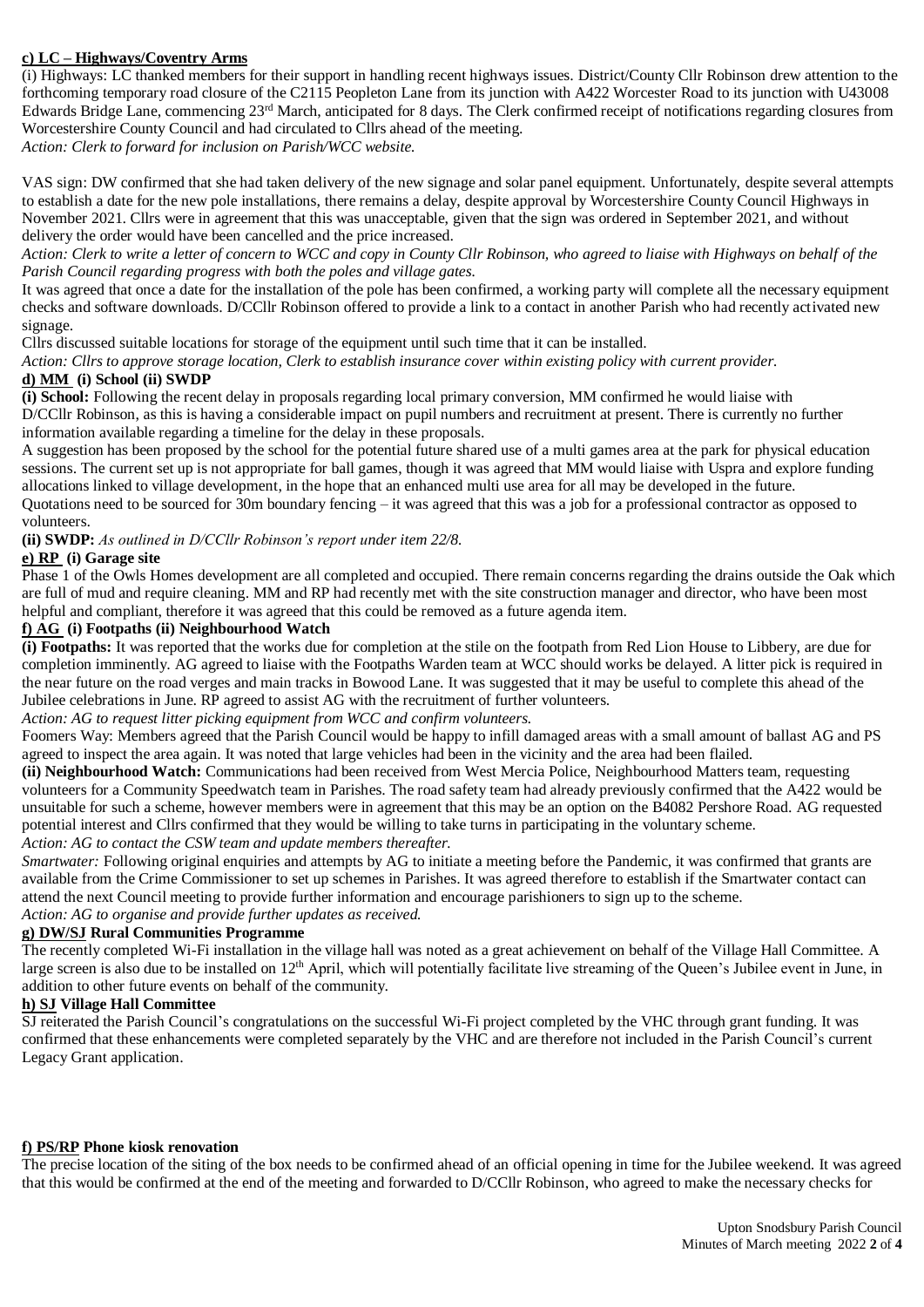potential permissions from WCC. Cllrs agreed that the box would store books, CD's and house maps of footpaths and local walks as information for parishioners.

*Action: RP to forward location details to LR for clarification, ahead of base installation by PS.*

#### **22/7 Boundary Commission: Proposed Ward changes in Wychavon**

Members discussed the new boundaries being proposed for council wards in Wychavon District Council by the Local Government Boundary Commission. The Commission is requesting views from residents and local organisations regarding the proposals, with the 10-week consultation on the proposals running until 21 March 2022. D/CCllr Robinson interacted with the discussion and the implications for Upton Snodsbury and neighbouring parishes. A comment on the draft recommendations prepared by a neighbouring Parish was shared. Given the entirely different social and economic issues faced in the new proposed wards, it was agreed that how parishes are to be represented may be compromised should the proposals be approved, given that different ward profiles and demographics will undoubtedly result in disproportionate time available from District/County Cllrs. Comments from as many Parish Councils and parishioners as possible are actively encouraged, and it was agreed that MM would action and draft a response on behalf of the Parish Council, sharing with members ahead of the close of consultation period on 21st March.

## **22/8 Reports - District/County Cllr Robinson:**

D/CCllr Robinson had forwarded her report to members ahead of the meeting, which had been circulated by the Clerk to Cllrs for information. *In summary:*

- The Covid infection rate in the District remains above the Worcestershire and England average, with 35-59 year olds seeing the highest infection rates. There is however a downward trend in infections.
- WDC are planning to restart their bulky waste service a media release will be issued in the coming days.
- WDC Community Development Sector are to liaise with the Voluntary and Community Sector to support the efforts of our communities in helping with the current Ukrainian crisis.
- WCC has announced an additional 15% funding in the lengthsman scheme for 2022.
- WCC have recently approved their annual budget at Full Council  $@$  £373.119 million, with funding earmarked for Adult  $\&$ Community Services and adult and children's care. Their percentage of Council Tax remains one of the lowest in the country, with Wychavon District Council freezing their Council Tax for the fifth year running.
- Cllrs are reminded to look out for further SWDP briefings in the July/August, following the next consultation scheduled in June.

#### **22/9 Finance**

a) Current Balances at 1<sup>st</sup> March 2022

| <b>Business Account:</b>                    | £17,338.02 |
|---------------------------------------------|------------|
| <b>TOTAL</b>                                | £17,338.02 |
| b) Payments to report:                      |            |
| $7/2/22$ : Salary – Jan '22                 | £275.82    |
| $7/2/22$ : A Farnsworth – Jan '22 invoice   | £202.50    |
| 8/3/22: Oct/March village hall hire         | £24.00     |
| $21/2/22$ : Church donation events          | £150.00    |
| $2/3/22$ : A Farnsworth – Feb '22 invoice   | £202.50    |
| $7/3/22$ : Salary – Feb '22                 | £275.82    |
| 8/3/22: VAS sign & Mounting kit             | £2725.92   |
| <b>TOTAL</b>                                | £3,856.56  |
| Income to report:                           |            |
| 11/1/22: WCC Lengthsman $-$ Oct '21         | £202.50    |
| $13/1/22$ : Clerk – Salary O/P              | £142.99    |
| $4/2/22$ : WCC Lengthsman - Nov '21         | £60.00     |
| 11/2/22: WCC Lengthsman $-$ Dec '21         | £207.50    |
| 5/3/22: WCC Grass-cutting contribution 2021 | £434.97    |

| <b>TOTAL</b> | £1,047.96 |
|--------------|-----------|
|              |           |

*Proposed PS, seconded LC, all in favour to approve the payments listed. D/CCllr Robinson agreed to confirm the approved precept figures for 2022/23 and update the Clerk.*

**c) To consider donation requested @ £160.00 towards Snodsbury Scoot & Scramble event June 2022:**

Further details of the event were appended to the agenda, and a discussion ensued regarding the Parish Council's most cost effective support,